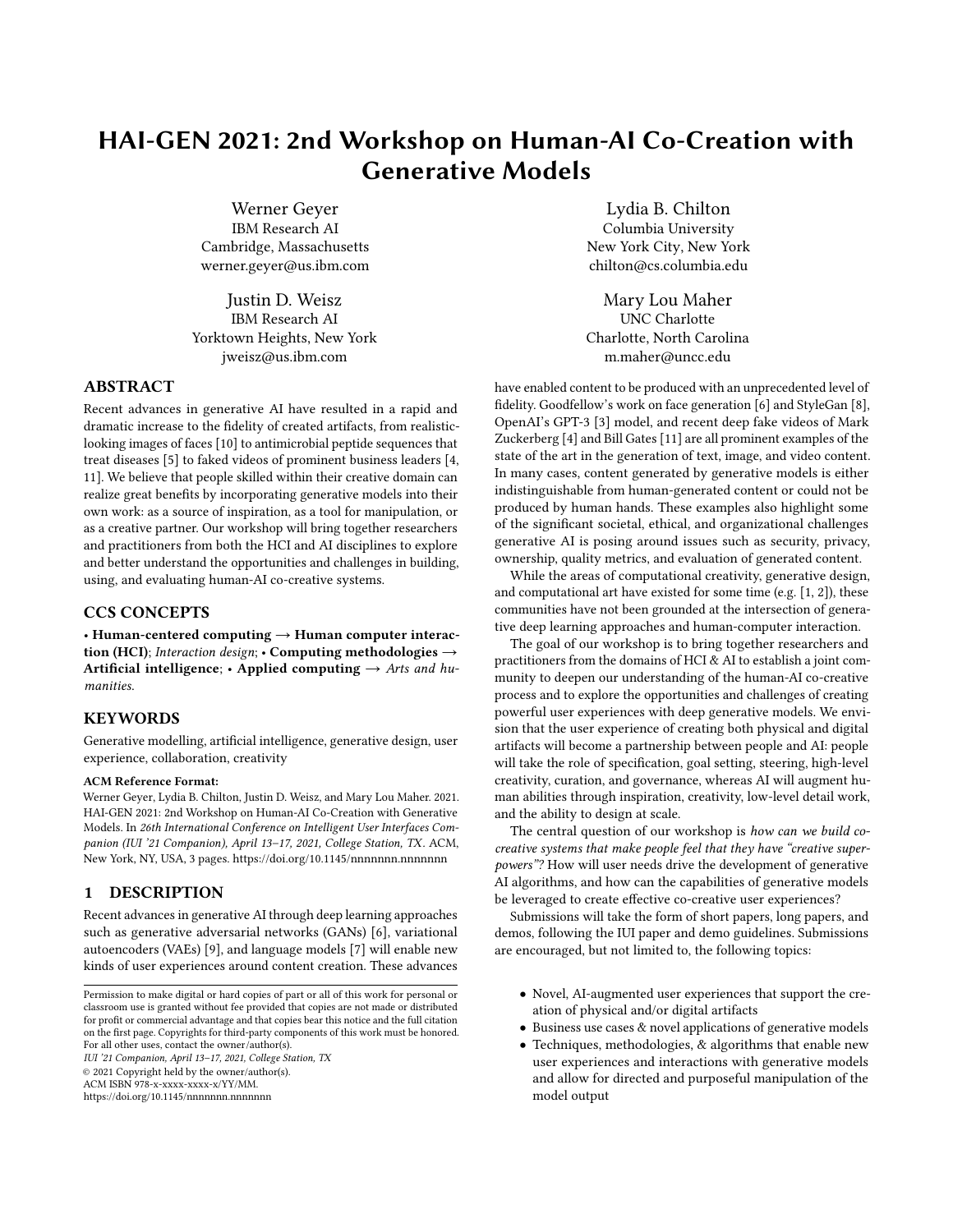- Issues of governance, privacy, and ownership of AI-generated or human-AI co-created content
- Security, including forensic tools and approaches for deep fake detection
- Evaluations of human-AI co-creative processes and quality metrics of AI-generated or human-AI co-created content
- User research on needs & algorithmic requirements for cocreative systems, perceptions of human-AI co-creative systems, trust of co-creative tools & artifacts, and/or implications for HCI theories
- Lessons learned from computational art & design and generative design, and how these impact research

#### 2 ORGANIZERS

Werner Geyer is a Principal Research Staff Member and Research Manager at IBM Research in Cambridge, MA, where he is leading a research team centered around AI Interaction technologies. He's been holding various roles as co-chair at ACM RecSys, including general chair as well as a series of workshops and tutorials on Social Recommender Systems. More recently, his team is exploring generative modelling techniques in business settings. [https://researcher.](https://researcher.watson.ibm.com/researcher/view.php?person=us-Werner.Geyer) [watson.ibm.com/researcher/view.php?person=us-Werner.Geyer,](https://researcher.watson.ibm.com/researcher/view.php?person=us-Werner.Geyer) werner.geyer@us.ibm.com

Lydia B. Chilton is an Assistant Professor in the Computer Science Department at Columbia University. For ten years she was a leader in the crowdsourcing research space of HCI, now she breaks down problems for a combination of people and AI to solve. She organized the first CHI Workshop on Crowdsourcing and Human Computation, which had over 100 attendees. She has lead the 2 day crowdsourcing workshop and hackathon, CrowdCamp 3 times. [www.cs.columbia.edu/~chilton/,](www.cs.columbia.edu/~chilton/) chilton@cs.columbia.edu

Justin D. Weisz is a Research Staff Member and Research Manager at IBM Research in Yorktown Heights, NY. He leads the Human-AI Collaboration team, whose mission is to design, build, and rigorously investigate new forms of human-AI partnerships that enhance and extend human capabilities. He also leads the HCI research strategy within the AI organization, as well as a new project exploring enterprise use cases of generative AI technologies. [https://](https://researcher.watson.ibm.com/researcher/view.php?person=us-jweisz) [researcher.watson.ibm.com/researcher/view.php?person=us-jweisz,](https://researcher.watson.ibm.com/researcher/view.php?person=us-jweisz) jweisz@us.ibm.com.

Mary Lou Maher is a Professor and Director of the HCI Lab in the College of Computing and Informatics at UNC Charlotte. She has a joint appointment in the Department of Software and Information Systems and the School of Data Science. Her research in computational creativity extends genetic algorithms, analogical reasoning, and more recently deep learning models to automate the generation of creative designs and respond to the question: Can computers be creative? Her research in HCI has lead to a complementary focus in computational creativity to design and evaluate interaction models for co-creative systems and respond to the question: Can computational creativity enhance human creativity? [http://maryloumaher.net,](http://maryloumaher.net) m.maher@uncc.edu.

## 3 PREVIOUS HISTORY

HAI-GEN 2020. We organized the first HAI-GEN Workshop at IUI'20. Although IUI was canceled due to COVID-19, we held a successful online workshop with two keynotes via WebEx with proceedings currently being published at CEUR. <https://hai-gen2020.github.io>

Machine Learning for Creativity and Design. Draws 200-300 participants and has been around since 2017, but is focused more on art and design.<https://neurips2019creativity.github.io/>

GANocracy First held in 2019 and drew 50 participants. Members of our OC and PC were involved in its organization. The content specifically focused on algorithmic approaches (e.g. GAN). [http:](http://ganocracy.csail.mit.edu/) [//ganocracy.csail.mit.edu/](http://ganocracy.csail.mit.edu/)

Art in the Age of Algorithms. Local group at Columbia focused on computational art and design. [https://engineering.columbia.edu/](https://engineering.columbia.edu/news/art-age-algorithms) [news/art-age-algorithms](https://engineering.columbia.edu/news/art-age-algorithms)

### 4 WORKSHOP PROGRAM COMMITTEE

- Maya Ackerman, Santa Clara University
- Nancy Baym, Microsoft Research
- Zoya Bylinskii, Adobe Research
- Elizabeth Clark, University of Washington
- Peter Daalsgard, Aarhus University
- Nick Davis, UNC Charlotte
- Sebastian Gehrmann, Google
- Katy Gero, Columbia University
- Kaz Grace, The University of Sydney
- Anna Kantosalo, Aalto University
- Michael Mateas, University of California, Santa Cruz
- Michael Muller, IBM Research AI
- Dafna Shahaf, Hebrew University of Jerusalem
- Hendrik Strobelt, IBM Research AI
- Haiyi Zhu, Carnegie Mellon University

# 5 PARTICIPANTS

We expect between 40-50 participants. Last year we had 35 participants at our virtual event, and participation was by invitation only. We could have attracted more people if desired. We will announce the workshop through major ACM HCI and AI mailing lists such as chi-announcements, and relevant conferences including the ACM Creativity and Cognition and the ACC International Conference on Computational Creativity. We will also recruit from the participants of previous related workshops (see above), as well as announce the workshop through the organizers' internal organizational channels (IBM Research, Columbia, UNC Charlotte) and through our PC.

# 6 WORKSHOP FORMAT & LENGTH

The workshop will take the form of a full-day mini conference with a selection of keynote speakers, paper presentations, demos, and poster sessions. We will provide ample time for discussion, with breakout groups to brainstorm goals and agendas for future research on the main topics of the workshop. The mixed session format will enable participants to learn, collaborate, and plan for future collaboration.

Given our successful first virtual workshop in 2020, we are ready and prepared to hold this workshop virtually again through WebEx, or any other virtual conference system IUI may provide, along with collaboration tools such as Miro and Slack.